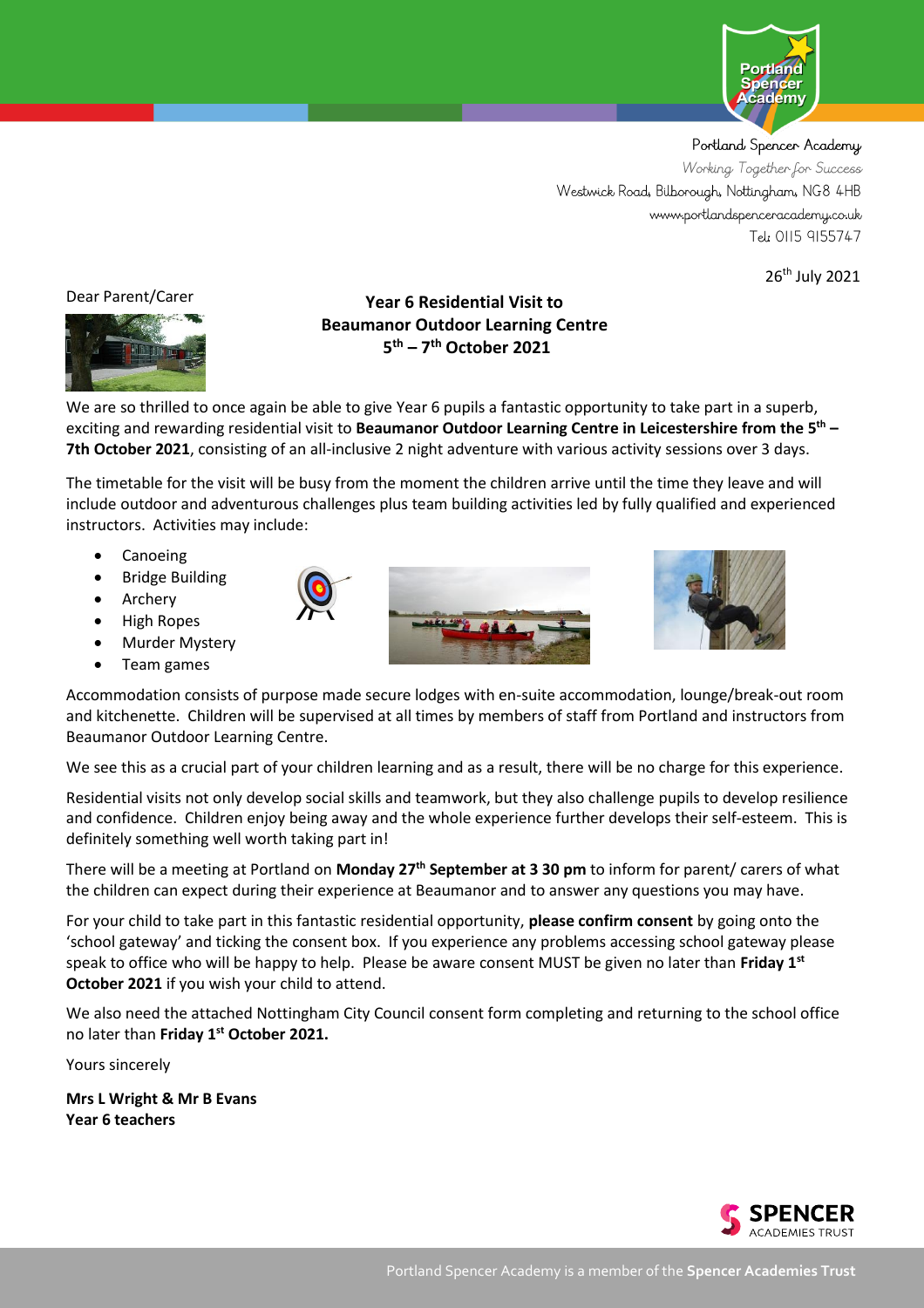# **Beaumanor Kit List**

# **Medication**

<u>LNUNUNUNUN</u>

**Please ensure any medication your child may need i.e. inhaler is clearly labelled with their name.**



# **Residential Kit**

- **Sleeping bag**
- **Pillow**
- **Toiletries**
- **Towel**
- **Nightwear**
- **Underwear**
- **Torch**
- **Indoor shoes**
- **Plastic bags!!!**

# **Activities Kit**

- **Tracksuit bottoms**
- **Thermal / football tops / shorts**
- **Sweatshirt / fleece**
- **Waterproof jacket / trousers**
- **Hat**
- **Old trainers**
- **Wellies**

**Please speak to class teacher if you have any concerns or questions.**

**Mrs L Wright & Mr B Evans Year 6 teachers**



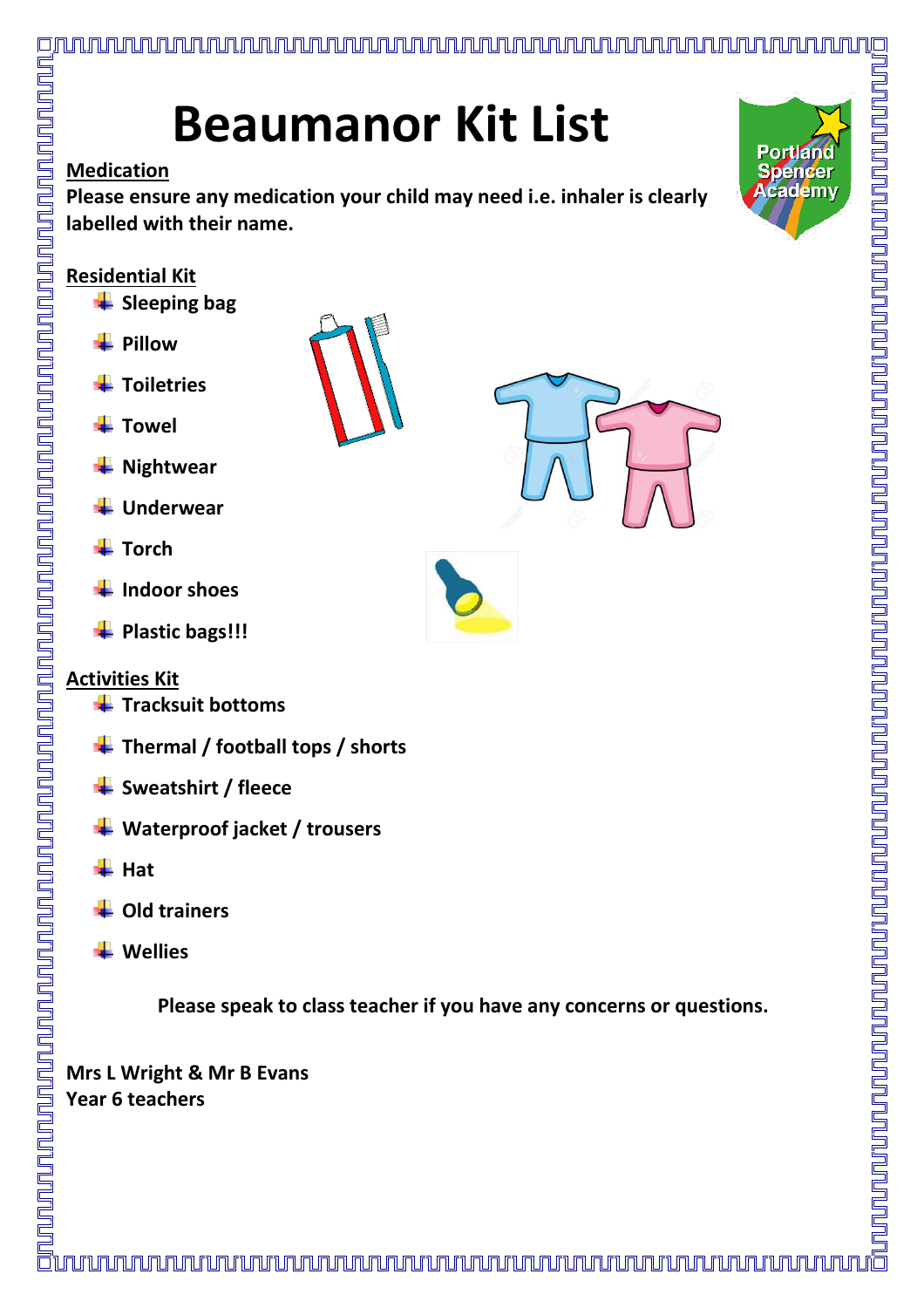:hildren's Services

*PLEASE COMPLETE ALL THE HIGHLIGHTED SECTIONS*

*AND RETURN THE FORM TO SCHOOL BY FRIDAY 28TH SEPTEMBER 2018*

# **EV4 - CONFIDENTIAL PARENTAL CONSENT FORM (to be distributed with full details of the visit)**

#### **1. Consent for participation in the visit**

Visit to: **Beaumanor Outdoor & Residential Learning Centre, Leicestershire, LE12 8TX.**

## Activities to be undertaken: **Outdoor / Adventurous Activities i.e. Zip wire, Abseiling, Climbing and Canoeing.**

Date(s)/Times: From: **Tuesday 5th October to Thursday 7th October 2021**

#### **I agree to my son/daughter <b>EXECUS Later and Solution** *CO* mentioned visit and, having read the information provided, agree to his/her participation in any or all of the activities\* described. I acknowledge the need for obedience and responsible behaviour on his/her part. I understand the extent and limitations of the insurance cover provided.

\* If there are any activities in which your child cannot participate, please give details:

## **2. Medical information, declarations and consent**

- a) Son/daughter's date of birth :
- b) Does your son/daughter suffer from any conditions of which the teacher leading the visit should be aware: **YES/NO**

Please give details of anything the leader needs to know about to safety care for your child e.g. illness, travel sickness, allergies, etc.

#### c) Details of any medication (either required on the visit or currently being taken)

| Name of<br>medication | Dosage | Times of day or<br>circumstances to be given | Method of<br>administration | Any special<br>precautions, side<br>effects of medication |
|-----------------------|--------|----------------------------------------------|-----------------------------|-----------------------------------------------------------|
|                       |        |                                              |                             |                                                           |
|                       |        |                                              |                             |                                                           |

**I give my consent \*\*** for a member of staff to administer the above medication which I will deliver to the group leader before the visit. I understand the staff leading the visit are not qualified medical practitioners but that they will take reasonable care in the administration of the medication and will endeavor to respond appropriately should emergency treatment be required.

**I give my consent \*\*** for son/daughter to self-administer the above drugs.

# **\*\* delete if not applicable**

d) To the best of your knowledge, has your son/daughter been in contact with any contagious or infectious diseases or suffered from anything in the last four weeks that may be, or become, contagious or infectious? : **YES/NO** If **YES,** please give brief details: